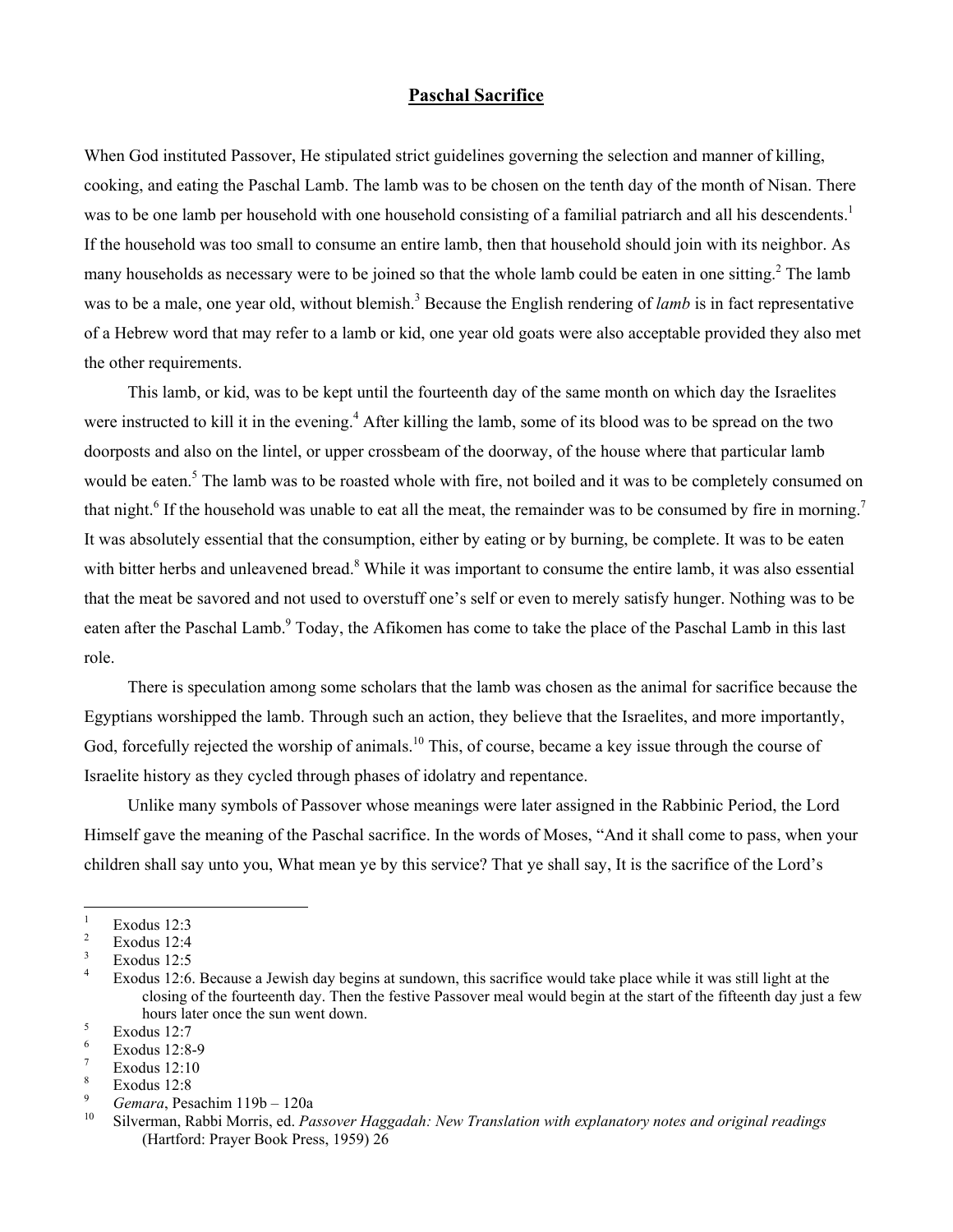Passover, who passed over the houses of the children of Israel in Egypt, when he smote the Egyptians, and delivered our houses. And the people bowed the head and worshipped."<sup>11</sup>

It is thus clear that from the very origins of Passover, the Paschal sacrifice was to be the central focus. During the Second Temple Period (516 B.C.E. – 70 C.E.), it remained so and was given even heightened significance as the tradition developed to perform the sacrifice at the Temple. In fact, the historian, Josephus, informs us that on at least one occasion, Roman rulers used the number of kidneys collected from the Temple sacrifices at Passover to estimate the number of Jews in Jerusalem for the festival.

Several characteristics distinguish the Paschal sacrifice from other Temple sacrifices. For example, all other sacrifices at the Temple were offered on behalf of an individual, the Paschal sacrifice was offered on behalf of the group of people who would later partake of it. Also making this sacrifice unique was that it was actually performed by the household representative rather than the Levites at the Temple, albeit, the Levites were always on hand to assist and ensure that the sacrifice was conducted properly.

Although in some respects the Paschal sacrifice was distinct from other Temple sacrifices, in one aspect it was strictly adherent. Like all other sacrifices, it was required that the one performing the sacrifice be ritually pure. If he was not, then he would have to wait for one month after which he would have the opportunity to perform the sacrifice and celebrate Passover with his household on the Second, or Minor Passover. The only exception to this was if the whole congregation of Israel were found to be ritually impure. In this case the sacrifice would not be postponed, but rather carried out as usual on the fourteenth day of Nisan.

Because of the large crowds that would inevitably gather in Jerusalem and at the Temple Mount during Passover, several measures were taken to accommodate all who wished to participate. First, the people were divided into three groups. The first group would enter the Temple grounds and form rows facing identical rows of Levites. The gates would be closed and the *shofar* sounded. The Israelites would then slaughter the lamb or kidgoat, and the Levites would catch the sacrificial blood in gold or silver bowls. They would quickly pass these bowls down a brigade-like line and the priest nearest the altar would sprinkle blood from each bowl onto the base of the altar. Throughout the ceremony, the Levites would chant the Hallel.<sup>12</sup> When the first group had completed their sacrifices, the process would be repeated for the second and third groups.<sup>13</sup>

These massive congregations for sacrificing the Paschal Lamb continued until the destruction of Jerusalem and the Temple in 70 C.E., after which the Jews were unable to perform this sacrifice. Therefore, the actual sacrifice is no longer part of the Passover festivities, yet its essence lives on in many ways. As mentioned earlier, the Afikomen has come to replace or represent the Paschal Lamb in the sense that it is the last thing eaten during

<span id="page-1-0"></span><sup>11</sup>  $\frac{11}{12}$  Exodus 12:26-27

<span id="page-1-1"></span> $\frac{12}{13}$  Psalms 113-118

<span id="page-1-2"></span><sup>13</sup> This paragraph has been adapted with slight modification from Klein, Mordell ed. *Passover* (Philadelphia: Jewish Publication Society of America, 1973) 26-27